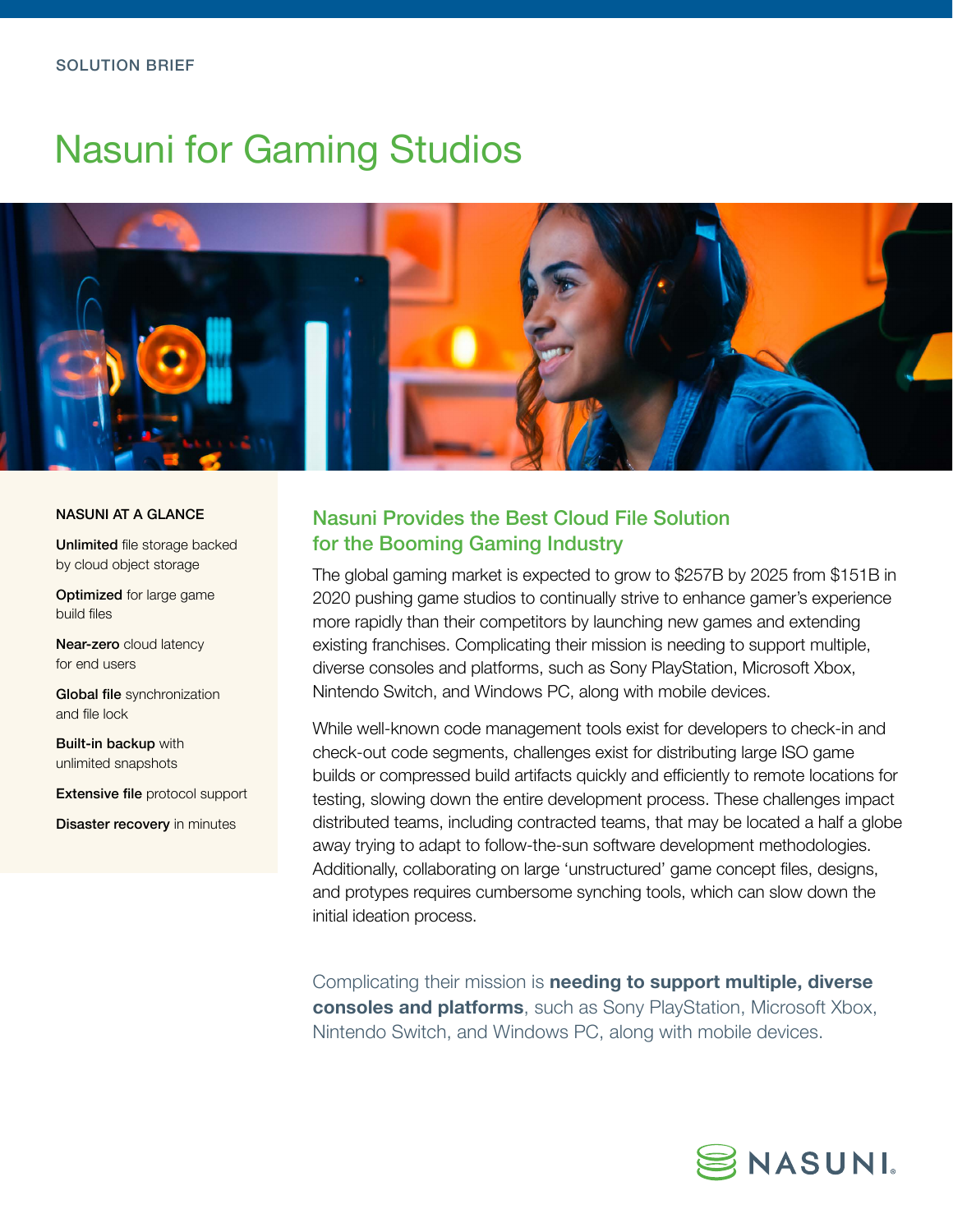#### Nasuni Cloud File Storage

Nasuni backed by Amazon Web Services (AWS), Microsoft Azure, or Google Cloud replaces on-site file servers that need continual maintenances, backup, and synchronizing to remote locations. Nasuni provides cloud file storage specifically optimized for large, packaged files such as ISO images, compressed archives, and other development distributions along with other unstructured files required to bring a new game to market. By moving files out of legacy file servers and into a cloud solution, game studios will have infinitely scalable, dynamic cloud file storage to meet the demands of the largest gaming builds and production pipelines, accelerating development and shortening QA cycles. Nasuni's built-in backup, archive, and disaster recovery capabilities protect the intellectual property of game studios.



*Nasuni backed by object storage replaces on-site file servers that need continual maintenances, backup, and synchronizing to remote locations specifically optimized for large packaged files.*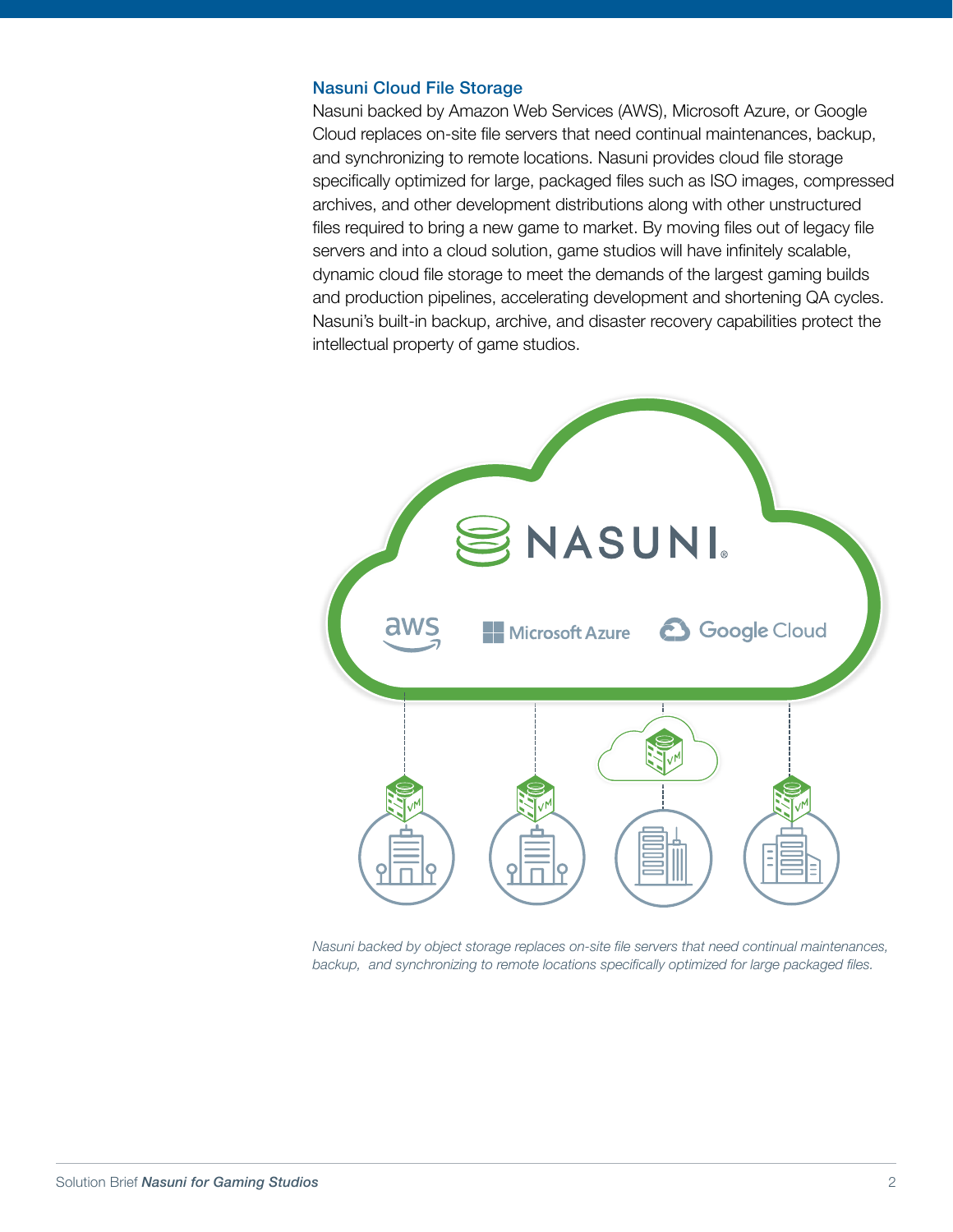

Nasuni provides a single, consolidated global file system that **creates a seamless project handoff across development** teams located anywhere in the globe, enabling game studios with a followthe-sun software

development methodology to stay competitive.

#### Game Design Collaboration

Storing unstructured files and ISO game builds on local file servers is inefficient for working with distributed teams, creating silos of files that are difficult to share and synchronize. With Nasuni and the global coverage of public cloud providers, game-build pipeline files efficiently propagate to object storage to become a 'gold copy' and available everywhere teams are located.

Nasuni provides a single, consolidated global file system that creates a seamless project handoff across development teams located anywhere in the globe, enabling game studios with a follow-the-sun software development methodology to stay competitive. In addition to ISO game builds, all types of files, including large 'unstructured' game concept files, designs, and protypes can be stored, shared, and protected in Nasuni.



## Easily Integrate Full-Time and Contracted Teams Anywhere in the World

Due to the booming gaming market, game studios are rushing to bring new games to market, requiring them to bring in developers from around the world, partnering with other game studios, and hiring short-term contractors. But getting these teams 'plugged-in' and given access to the files they need can take days, even weeks to connect all the technical pieces. With Nasuni, onboarding additional studio resources is as simple as providing access to the ever-present global file system giving access to only the files they need in a fraction of the time.

With Nasuni and the global coverage of public cloud providers, gamebuilt pipeline **files efficiently propagate to object storage** to become a 'gold copy' and be available everywhere terms are located.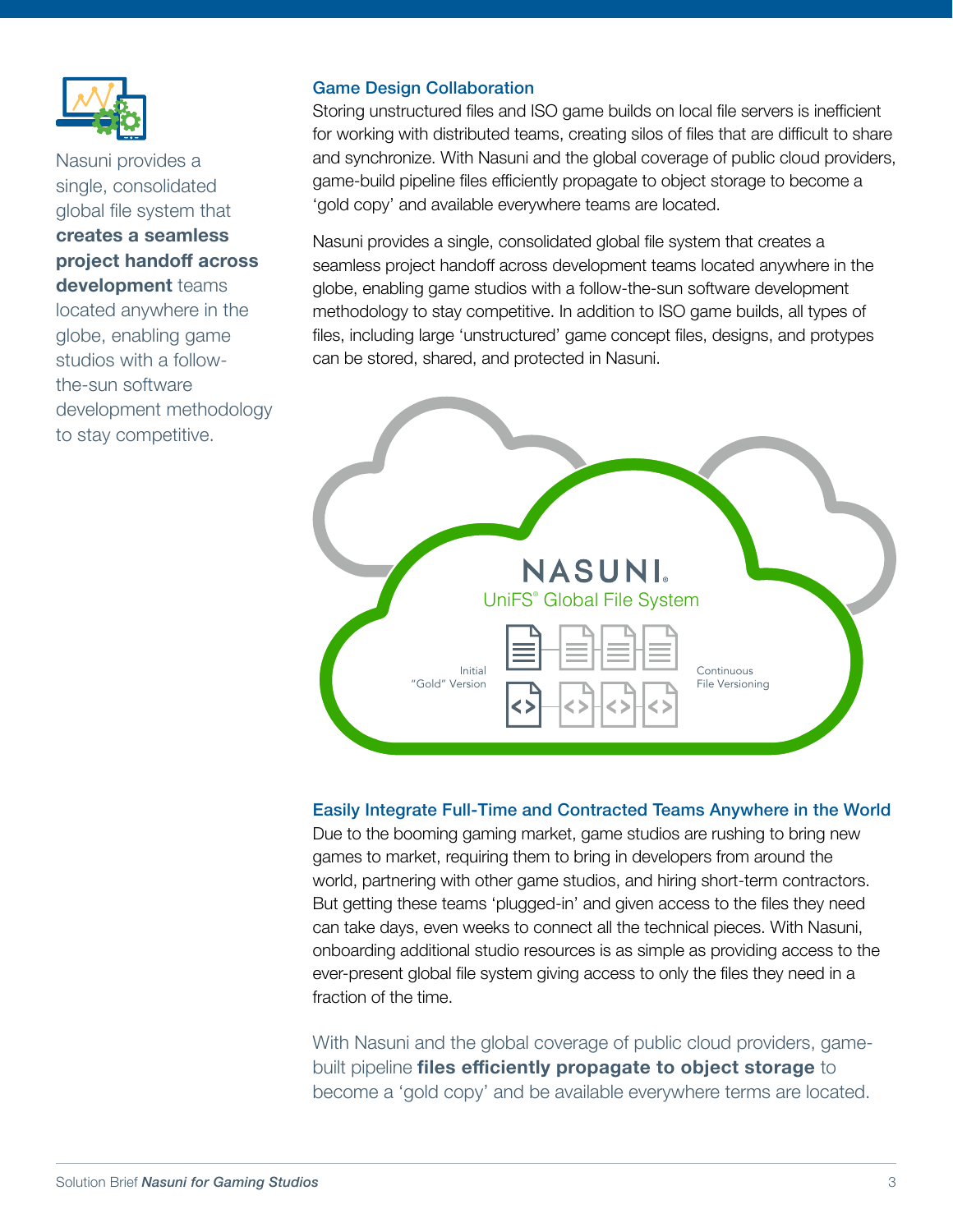

Nasuni is backed by the scalability of cloud object storage to provide **unlimited capacity to an unlimited number of sites and users.**

# Unique Features & Architecture

#### Unlimited File Storage

Nasuni is backed by the scalability of cloud object storage to provide unlimited capacity to an unlimited number of sites and users. It eliminates the need to 'second guess" capacity requirements for any one location or application and adapt seamlessly and quickly to changes on-demand for file storage, by simply increasing object cloud storage and Nasuni subscription.

#### Near-Zero Cloud Latency for End Users

Nasuni's extremely efficient virtual edge appliances provide up to a 98% cache hit rate, giving users and applications LAN-speed access to files. Because edge appliances can run on existing hyperconverged and virtual infrastructure backed by existing SSD storage, many customers see an improvement in file access speed over legacy file servers. Even better, Nasuni Edge Appliances reduce the footprint for file storage up to 90%, lowering costs and eliminating time spent managing local file servers.

#### Optimized for Large Game-Build Files

Nasuni Edge Appliances are optimized for transferring very large ISO distributions and other game development files, from fast cache to the cloud. Data is encrypted, compressed, and uniquely deduplicated before moving to the cloud in multi-threaded, parallel transfers. Data movement and collaboration are greatly accelerated, and cloud storage costs are kept to a minimum while files remain protected in immutable cloud storage. This means end users always experience fast, local, and secure access to gaming files from wherever and whenever they need it.

Nasuni Edge Appliances are **optimized for transferring very large ISO distributions** and other game development files, from fast cache to the cloud.